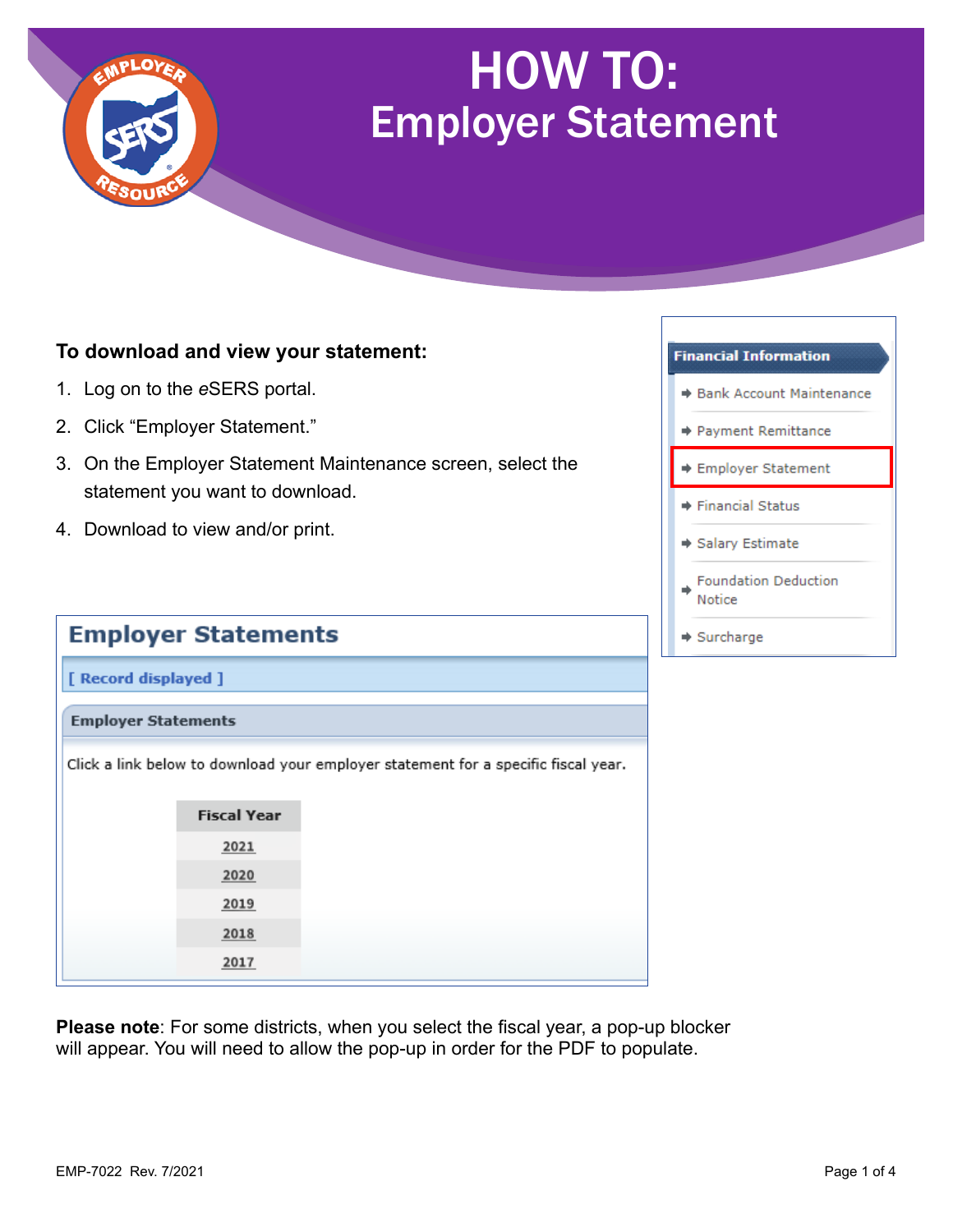The **Employer Statement** is divided into two pages.

- The first page contains a breakdown of the "Employee Activity" and "Employer Activity" for the fiscal year. 1
- 2 The statement will list the "Posted Contributions" (reporting), "Payments", and the "Net" (any difference) that were reported for each month.
- The net amounts at the top of the statement in the "Beginning Balances" row will show the 3 balance from the prior fiscal year.
- For Foundation Participating districts: if SERS collects your Surcharge through the foundation and there are \$0.00 foundation funds for the month of August and September, this is because your Surcharge payment is pulled from the August and September foundation payment. 4
- 5 The "Prior Fiscal Year Activity" row will show payment made for any prior fiscal year activity. In this example it shows payment for the previous statement balance.
- 6 This section of the statement provides a breakdown of additional types of payments submitted to SERS.

|                                              |                   |                                | <b>Employee Activity</b> | 1       |                          | <b>Employer Activity</b>  |                        |              |  |  |
|----------------------------------------------|-------------------|--------------------------------|--------------------------|---------|--------------------------|---------------------------|------------------------|--------------|--|--|
|                                              | Payroll<br>Period | Posted<br><b>Contributions</b> | <b>Payments</b>          | Net     | Liabilities              | <b>Direct</b><br>Payments | Foundation<br>Payments | Net          |  |  |
| <b>Begining</b><br><b>Balances</b>           |                   |                                |                          | (0.01)  |                          |                           |                        | 15,275.10    |  |  |
| <b>Monthly Payroll</b><br><b>Activity</b>    | <b>JUL-18</b>     | 7,366.28                       | (7,366.28)               | 0.00    | 10,312.78                | 0.00                      | (13,602.00)            | (3,289.22)   |  |  |
|                                              | <b>AUG-18</b>     | 12,448.70                      | (12, 418.70)             | 30.00   | 17,428.22                |                           | 0.00                   | 17,428.22    |  |  |
|                                              | <b>SEP-18</b>     | 9,006.47                       | (9,006.47)               | 0.00    | 12,609.04                | 4                         | (7,886.78)             | 4,722.26     |  |  |
|                                              | OCT-18            | 9,266.13                       | (9, 266.13)              | 0.00    | 12,972.55                | 0.00                      | (13,602.00)            | (629.45)     |  |  |
|                                              | <b>NOV-18</b>     | 9,623.70                       | (9,623.70)               | 0.00    | 13,473.19                | 0.00                      | (13,602.00)            | (128.81)     |  |  |
| $\overline{2}$                               | <b>DEC-18</b>     | 9,911.14                       | (9,911.14)               | 0.00    | 13,875.61                | 0.00                      | (13,602.00)            | 273.61       |  |  |
|                                              | <b>JAN-19</b>     | 8,854.25                       | (8, 854.25)              | 0.00    | 12,395.90                | 0.00                      | (13,602.00)            | (1,206.10)   |  |  |
|                                              | <b>FEB-19</b>     | 9,493.28                       | (9,493.28)               | 0.00    | 13,290.54                | 0.00                      | (13,602.00)            | (311.46)     |  |  |
|                                              | <b>MAR-19</b>     | 15,173.76                      | (15, 173.76)             | 0.00    | 21,243.19                | 0.00                      | (13,602.00)            | 7,641.19     |  |  |
|                                              | <b>APR-19</b>     | 8,404.17                       | (8,404.17)               | 0.00    | 11,765.81                | 0.00                      | (13,602.00)            | (1,836.19)   |  |  |
|                                              | <b>MAY-19</b>     | 9,727.39                       | (9,727.39)               | 0.00    | 13,618.31                | 0.00                      | (13,602.00)            | 16.31        |  |  |
|                                              | <b>JUN-19</b>     | 0.00                           | 0.00                     | 0.00    | 0.00                     | 0.00                      | 0.00                   | 0.00         |  |  |
| <b>Summarized</b><br><b>Payroll Activity</b> |                   | 109,275.27                     | (109, 245.27)            | 30.00   | 152,985.14               | 0.00                      | (130, 304.78)          | 22,680.36    |  |  |
| <b>Prior Fiscal Year</b><br>Activity         |                   | 0.00                           | 0.00                     | 0.00    | 0.00                     | (15, 275.10)              | 0.00                   | (15, 275.10) |  |  |
| Refunds                                      |                   | 5                              | -----                    | 0.00    | ----                     |                           |                        | 0.00         |  |  |
| <b>Credit Memos</b>                          |                   |                                | ---                      | (30.00) |                          |                           | $\overline{a}$         | 0.00         |  |  |
| <b>Credit Memos</b><br><b>Adjustments</b>    |                   | -----                          | ---                      | 0.00    | $\overline{\phantom{a}}$ |                           |                        | 0.00         |  |  |
| <b>ERI Activity</b>                          |                   |                                |                          | -----   | 0.00                     | 0.00                      | 0.00                   | 0.00         |  |  |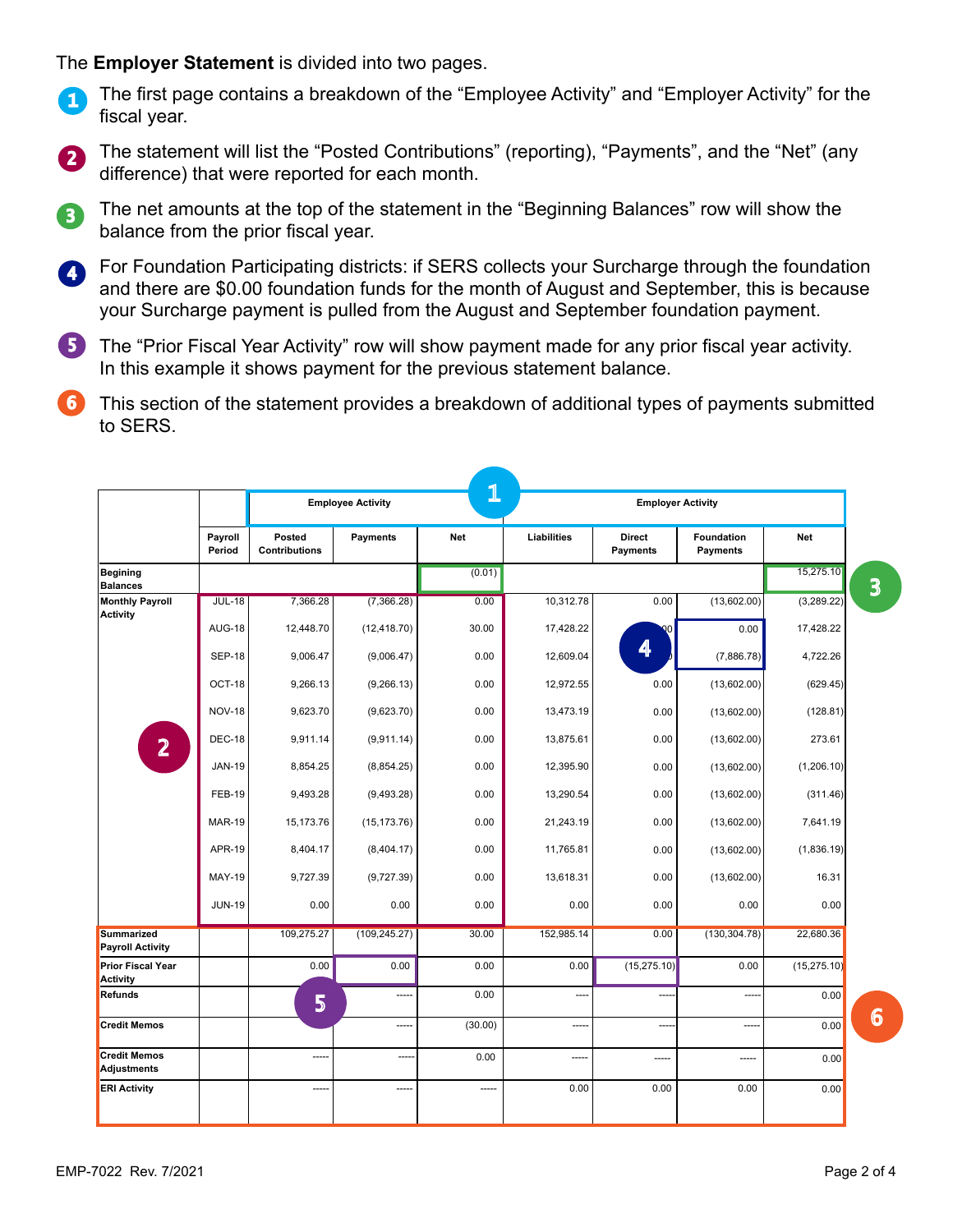The second page is a breakdown of additional payments to SERS and the ending balance.

- This section is a continuation of the first page a breakdown of additional payment types submitted to SERS in the fiscal year. 7
- 8 This row shows the ending balances.
- $\boldsymbol{\mathsf{g}}$  If you have an employee balance that is due, the amount will be listed in the "Net" column in the "Ending Balances" row.
	- a. If there is a net employee amount, it is due to SERS by a specified date.

 If your district is owed a refund on the "Employer Activity" side, the refund will not be mailed out until the "Employee Net Ending Balance" has been cleared.

10 Any "Amount Due to SERS" on the statement, regardless of the amount, must be paid by the date specified by SERS.

If there is an "**Amount Due to District**," a refund check will be mailed to your district within 30 days.

If your refund amount is \$25.00 or less, it will reflect as a credit memo for you to use against any FY2021 liability or you can request it as a refund back to your district. Please email your request to employerservices@ohsers.org

**Foundation participating districts cannot pay their statement balances with Foundation funds.**

**Please note**: Employer Services will not carry any balances forward. All balances must be paid by that specified date.

|                                             |                   |                                | <b>Employee Activity</b> |            |             | <b>Employer Activity</b>         |                               |             |
|---------------------------------------------|-------------------|--------------------------------|--------------------------|------------|-------------|----------------------------------|-------------------------------|-------------|
|                                             | Payroll<br>Period | Posted<br><b>Contributions</b> | Payments                 | <b>Net</b> | Liabilities | <b>Direct</b><br><b>Payments</b> | <b>Foundation</b><br>Payments | <b>Net</b>  |
| Surcharge<br><b>Activity</b>                |                   | ----                           |                          | -----      | 19,317.22   | 0.00                             | (19, 317.22)                  | 0.00        |
| <b>Purchased</b><br><b>Service Activity</b> |                   | -----                          | 7                        | ------     | 0.00        | 0.00                             | 0.00                          | 0.00        |
| <b>Penalties</b>                            |                   | -----                          | -----                    | ------     | 0.00        | 0.00                             | 0.00                          | 0.00        |
| <b>ARP Activity</b>                         |                   | $--- -$                        | ------                   | $-----1$   | 0.00        | 0.00                             | 0.00                          | 0.00        |
| <b>Miscellaneous</b><br><b>Liabilities</b>  |                   | $- - - - -$                    | -----                    | $-----1$   | 0.00        | 0.00                             | 0.00                          | 0.00        |
| <b>Returned Items</b>                       |                   | $- - - - -$                    | $- - - - -$              | $-----1$   | 0.00        | 0.00                             | 0.00                          | 0.00        |
| <b>Ending Balances</b>                      |                   | 109,275.27                     | (109, 245.27)            | (0.01)     | 172,302.36  | (15, 275.10)                     | (149, 622.00)                 | 22,680.36   |
|                                             |                   |                                |                          | 9          |             | <b>Amount Due to SERS is</b>     |                               | \$22,680.36 |
|                                             |                   |                                |                          |            |             |                                  | <b>10</b>                     |             |